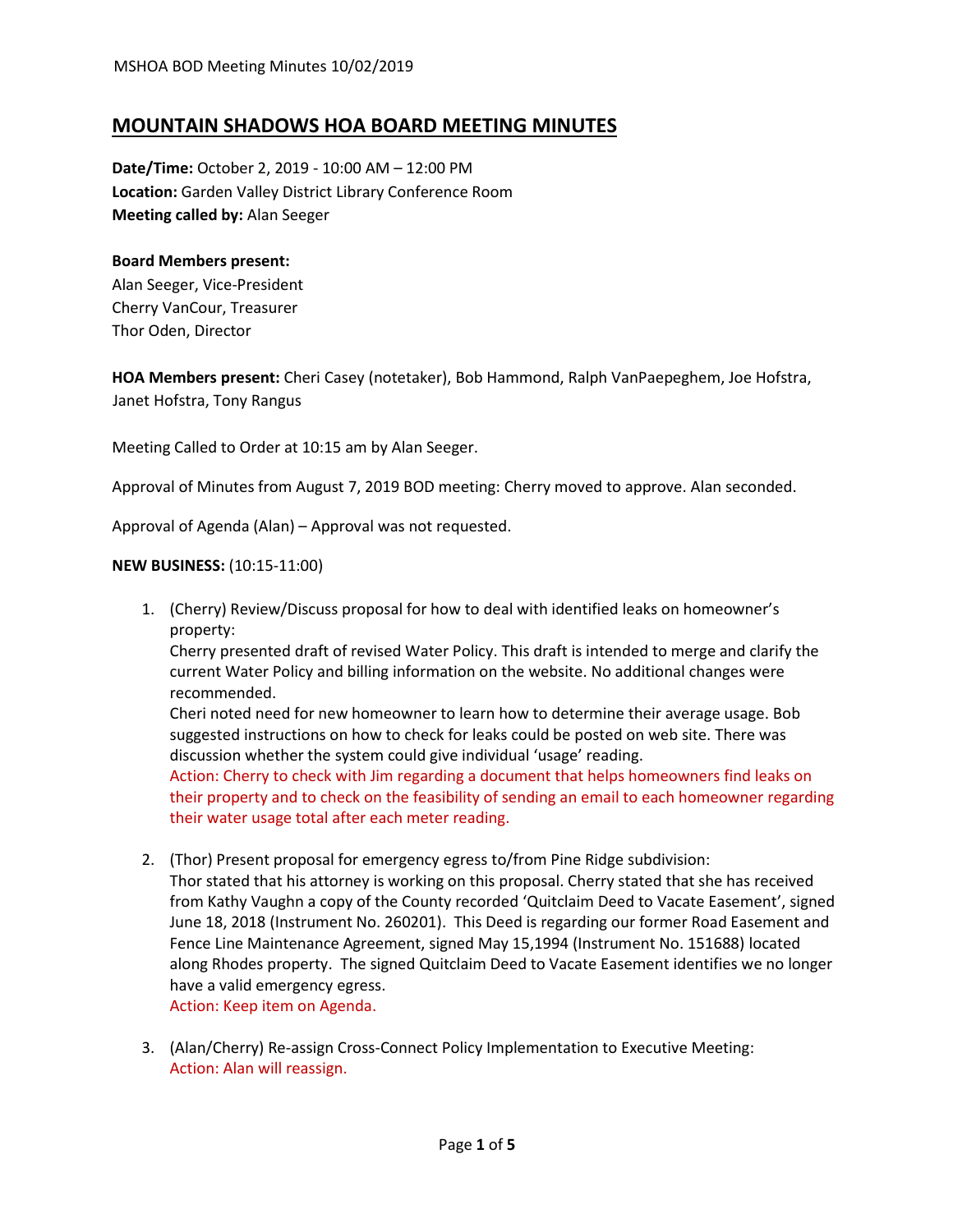4. (Alan) Proposal to send email updates to the membership after regular Board meetings and encourage MSHOA website usage: There was conversation about the need for the website to be updated. Action: Alan will communicate with Lance about ideas for updating website. Cherry will introduce them.

## **OLD BUSINESS:** (11:00-12:00)

- 5. (Cherry) Financial Report:
	- There was a question as to whether the HOA received money for the sale of the old rotary phase converter (RPC). Cherry stated the HOA received a \$500 credit on the invoice from Gem Pump for the RPC.
	- Cherry noted the Budget Overview reflects the road Repair budget approved at 8/7/19 BOD meeting.
	- Balance sheet identifies assets via accounts.
	- Cherry presented a Fiscal Year High Level Financial Snap Shot noting that the current approved expenses, not paid out yet, will have reached the total future 2020 income (dues) by the end of the 2019-2020 fiscal year. In other words, for this fiscal year the Association's remaining expense is nearly equal to the income expected for 2020. Cherry reminded the Board of the importance of monitoring income versus expenses. Cherry noted for roads, the *funds allocated* are *less than* the *funds approved*. Cherry noted that Board needs to look at the current HOA Dues amount in light of budget and expenses being so close.
	- Cherry presented Job Status report, noting 5 jobs were closed since last BOD meeting, and currently there are 14 open jobs. Between last meeting and this meeting, 38 volunteer hours have been submitted however Cherry believes not all hours have been accounted for. She encouraged volunteers to report their hours. Volunteer hours are tallied each year and reported out at the Annual Meeting to show how much volunteer work has been donated, saving the HOA money.
	- Members can request financial reports via the 'Contact Us' on our website, link: <http://mtnshadowshoa.org/contact-us/>
- 6. (Alan) Architectural Committee Report: Lots 17-18: Road to foundation is in. Bob asked about 44 Blue Shadow. Homeowner Cheri gave update on pad for shop/RV garage. Plans will be submitted to ACC when completed.
- 7. Update on Current Action Items:
	- (Thor) Update on road patch paving project: Thor reviewed two cost estimates per square foot received. Thor is looking into a third company whose cost per square foot could be significantly less. This company still promising to come.
	- (Cherry) Update on manhole/vault leaks: There are 4 manholes/vaults that are leaking. Cherry opened four jobs for these leaks. Ralph volunteered to work on these four jobs. Bob H. offered to accompany for safety oversight.
	- (Cherry) Update on repair and painting of well houses: Homeowner, Mark MacGregor, repaired the box that protects a section of exposed pipe at Well House 1, repaired bird damage on the buildings among other repairs, prepped and painted. Both Well Houses look great! Thank you, Mark! There are still other building repair needs at the 3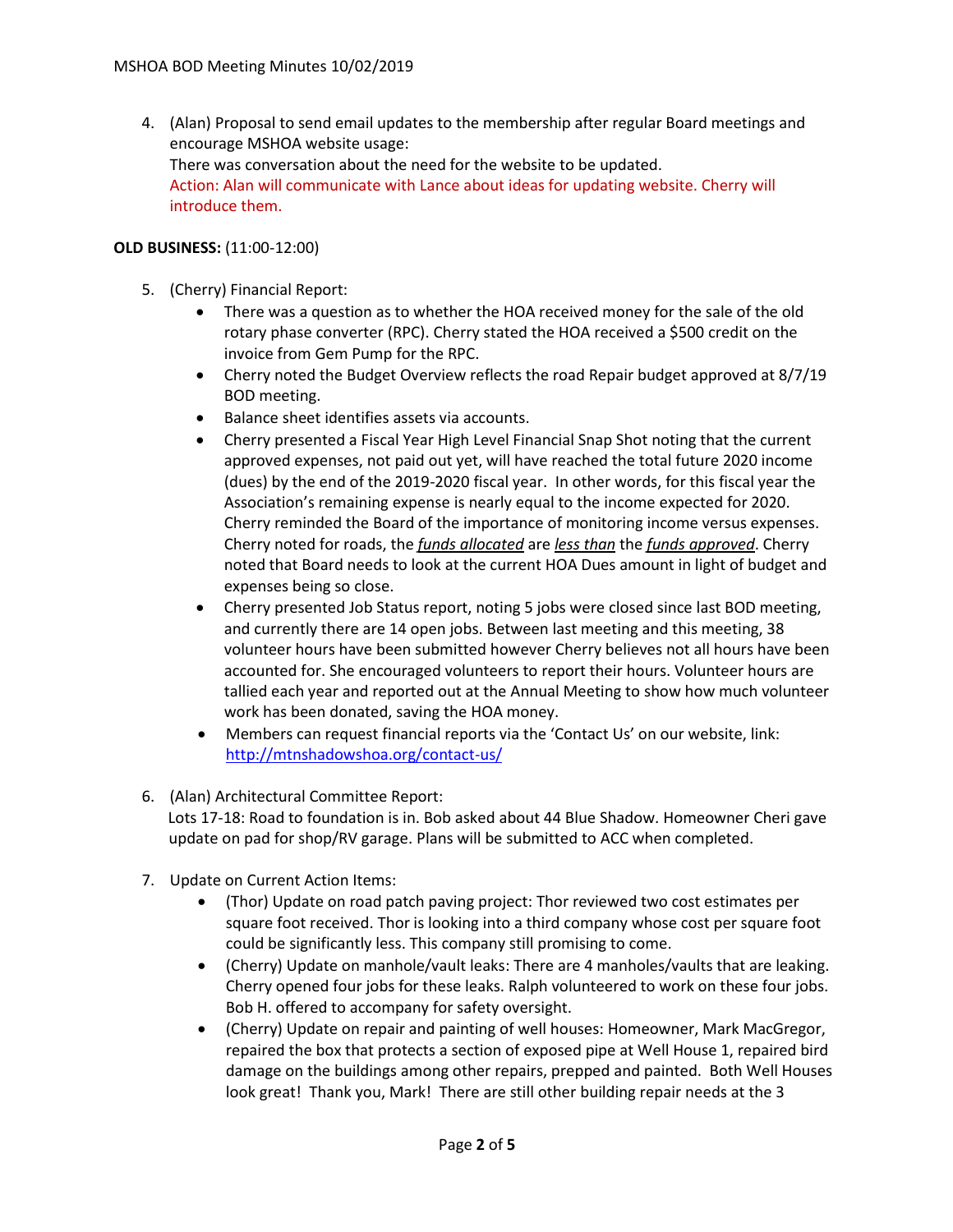Booster Stations. Please contact the Board via the 'Contact Us' on our website if you would like to volunteer to help with the repairs. Link: <http://mtnshadowshoa.org/contact-us/>

## **PUBLIC COMMENT:**

- Well House flow meters. Well House 1 flow meter was tested seems to be operating correctly. Well House 2 flowmeter strainer needs to be cleaned before it can be tested.
- Tony Rangus utilized a chimney sweep company called Idaho Fireplace and Chimney. He dealt with Richie Abromeit, had a good experience and Tony recommends this company.

MEETING ADJOURNED at 12:00 PM.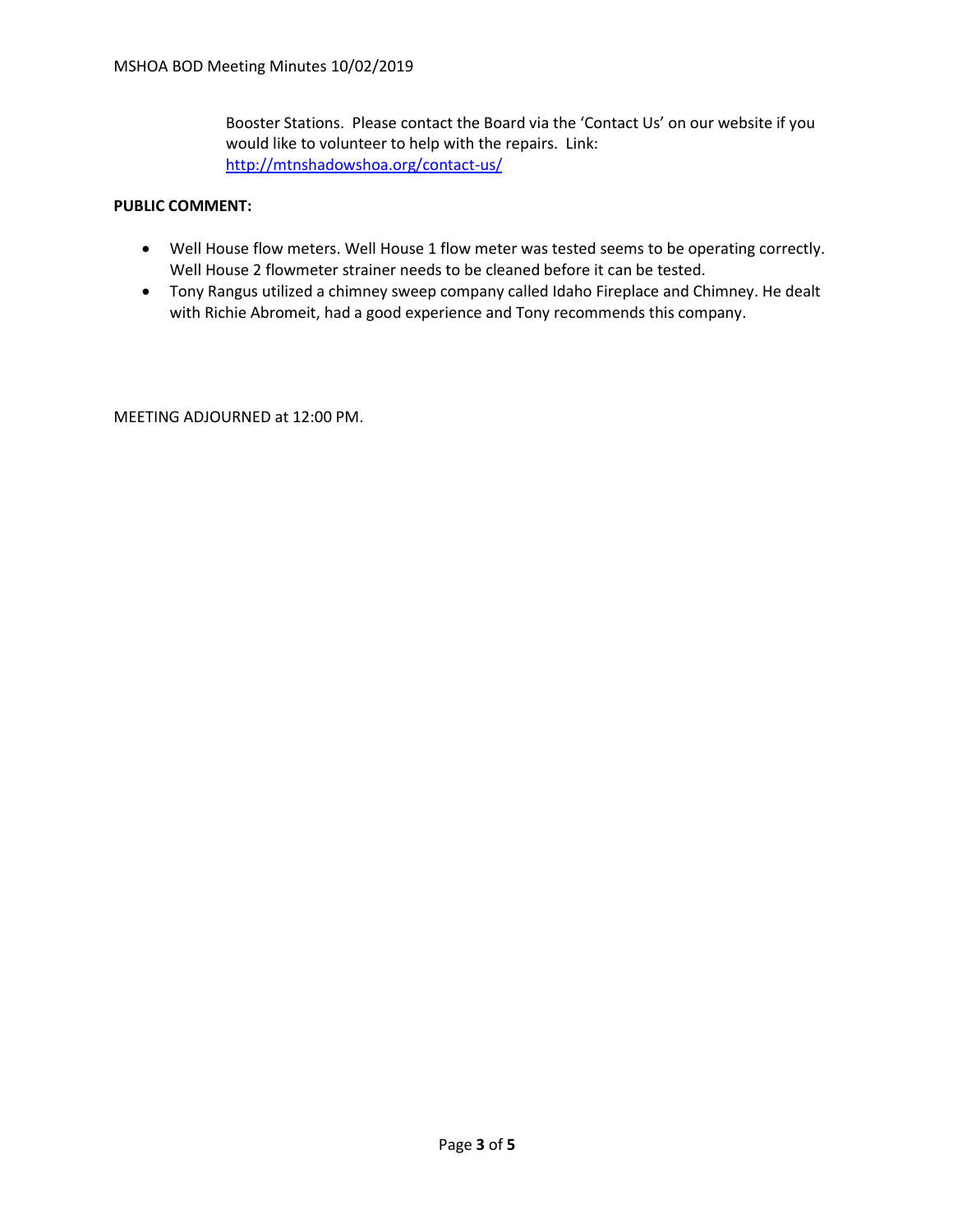#### **MOUNTAIN SHADOWS HOME OWNERS ASSOCIATION WATER POLICY**

The Mountain Shadows Home Owners Association (MSHOA) Board of Directors (BOD) is responsible for management of the public water system (PWS), including setting water use policy and, if appropriate, determining a fair and equitable rate or fee schedule for water consumption. The Water Policy shall be promulgated in writing and will have the full force and effect of the CC&Rs (Article 3.3c of the CC&Rs signed 8/31/15).

The MSHOA is responsible for the distribution of potable water from the wells to each water meter. The lot owner is responsible for the infrastructure of water distribution from the water meter onto the owner's property.

The Mountain Shadows PWS (ID 4080100) diversion limits applied to the water system design and in accordance with the current water right license (WRL 65-13800) is 274 gallons per day (GPD) per lot, at build-out.

During the 11/1/2017 Board Meeting, it was decided the MSHOA BOD would put in place a Water Use Policy that included a Water Overage Fee by the first meter reading in 2018. The MSHOA BOD determined the water allotment to be 300 gallons per day (GPD) per lot. If/when Mountain Shadows subdivision approaches full build-out, the Board may need to revisit the existing 300 GPD per lot to be in more alignment with the water systems' design of 274 GPD per lot.

This policy is designed to encourage water conservation and to help identify leaks within the PWS.

#### **Water Overage Fee:**

For lot owners who own more than 1 lot, the GPD for each lot will be combined as one total within the calculation. Example if a lot owner owns 2 lots, the cumulative GPD allotment is 600 GPD.

All GPD over the allotted GPD will be invoiced as follows:

- 1-100 average GPD: \$0.0036 fee for an overage up to the first 100 average GPD.
- 101 300 average GPD: \$0.0054 fee for an overage between 101 300 average GPD.
- 301+ average GPD: \$0.0100 fee for an overage above 300 average GPD.

The billing is calculated as follows: Overage GPD x Amount x Days in Billing Period. Example if the meter reading identifies the average GPD over the allotted water share of 524 over a 35-day period. The amount billed will be \$128.80. The calculation is as follows:

- Overage amount between 1-100 average GPD (100 average GPD overage x \$0.0036 x 35 days) = \$12.60.
- Overage amount between 101-300 average GPD (200 average GPD overage x \$0.0054 x 35 days)  $=$  \$37.80.
- Overage amount between 301 average GPD and above (224 average GPD overage x \$0.0100 x 35 days) = \$78.40.

All lot owners that exceed their allotted GPD will receive an invoice. Once invoiced, any lot owner may dispute or explain any circumstances that may have caused or contributed to the overage (e.g. unseen leak, etc.) and request the MSHOA Board to review for credit on their invoice. The MSHOA Board will review the information and make a determination for the request on a case-by-case basis. The initial contact with the Board should be via the 'Contact Us' tab on the Mountain Shadows website: http://mtnshadowshoa.org/contact-us/

Formulated 9/2019, Effective Date xx/xx/xxxx